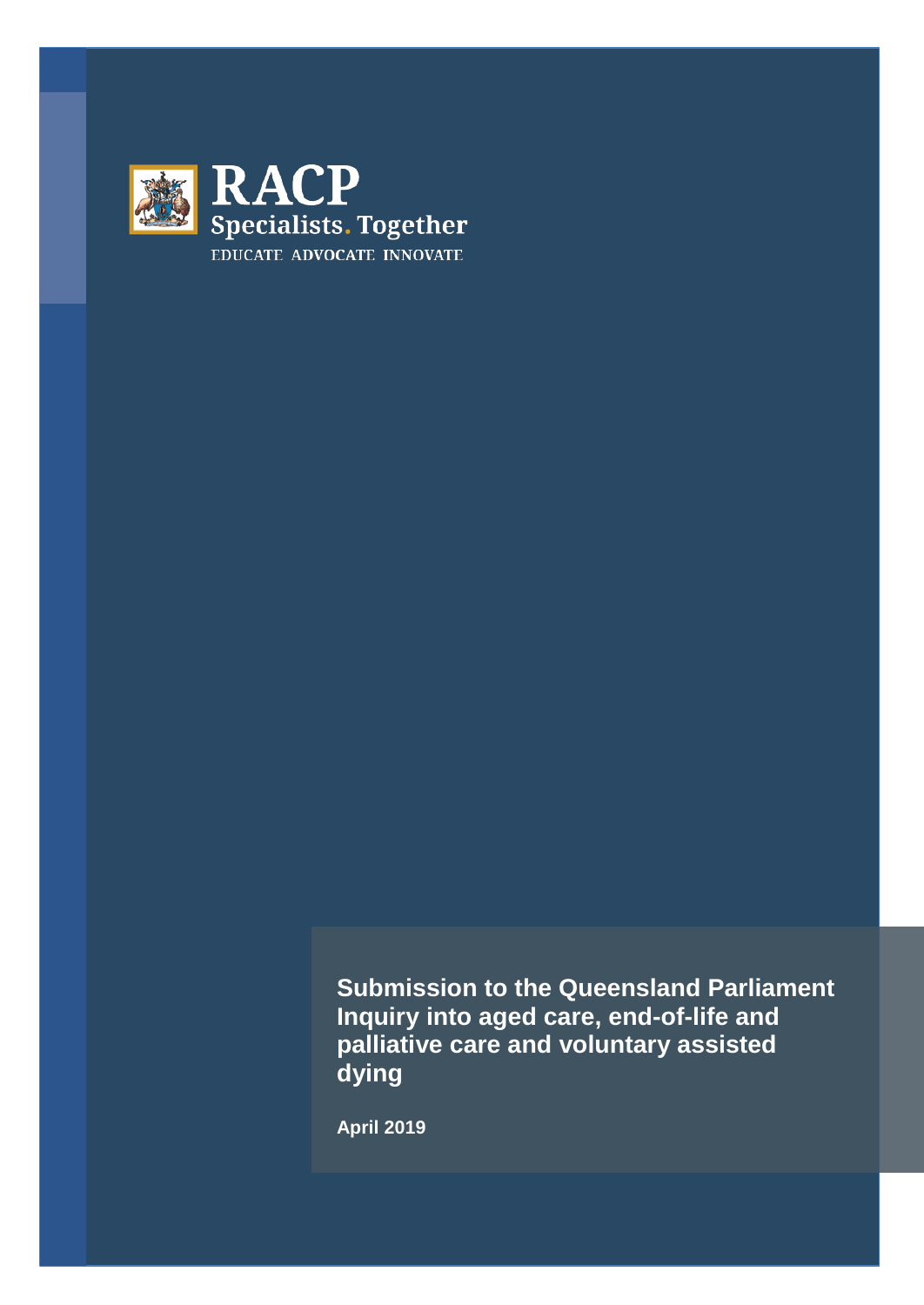# **About The Royal Australasian College of Physicians (RACP)**

The RACP trains, educates and advocates on behalf of over 17,000 physicians and 8,000 trainee physicians, across Australia and New Zealand.

The College represents a broad range of medical specialties including general medicine, paediatrics and child health, cardiology, respiratory medicine, neurology, oncology, public health medicine, occupational and environmental medicine, palliative medicine, sexual health medicine, rehabilitation medicine, geriatric medicine and addiction medicine. Beyond the drive for medical excellence, the RACP is committed to developing health and social policies which bring vital improvements to the wellbeing of patients.

The RACP welcomes the opportunity to provide a submission on the issues paper intended to inform the inquiry into aged care, end-of-life and palliative care and voluntary assisted dying convened by the Queensland Parliament's Health, Communities, Disability Services and Domestic and Family Violence Committee. The College has chosen to comment on several issues most relevant to its remit and expertise.

# **End-of-life and palliative care**

It is widely acknowledged that too often, end-of-life care is not meeting the needs of patients and their loved ones. If patients nearing the end of life are not identified and their needs and wishes are either not clearly expressed or not respected, inappropriate and even harmful investigations and treatments may be provided in the last weeks, days or even hours of life.[1](#page-1-0) This can increase or prolong suffering for the patient and cause distress for the families, carers and health professionals. There are several barriers to good end-of-life care, including systemic and cultural issues.[2](#page-1-1)

Good end-of-life care is patient-centred, culturally appropriate, coordinated and focused on rational investigation, symptom management and de-prescribing. It involves early identification, assessment and treatment of pain and other symptoms, and enables patients nearing the end of their lives to live as well as possible, and without unnecessarily prolonging the dying process.[3](#page-1-2) Well-designed and integrated end-of life care has also been demonstrated to be more cost-effective than other therapeutic strategies and to deliver better outcomes for affected families.<sup>[4](#page-1-3)</sup>

End-of-life care is fundamental to the work of physicians as well as other health professionals. Palliative care specialists provide clinical leadership to embed good end-of-life care in medical practice and drive cultural change that is needed to ensure that care is truly patient-centred and maintains patient dignity and respect. The RACP is at the forefront of delivering comprehensive end-of-life and palliative care training to its members.

The RACP recognises that all physicians are likely to be involved in the identification and care of patients who are nearing the end of their lives, and it is the responsibility of every physician to ensure that good patientcentred end-of life care is delivered. Good end-of-life care must be embedded throughout the health system, reconigising that not all patients require, or can access, specialist palliative care, and that ongoing funding shortages and variations in health care delivery across Australia make it necessary for non-palliative care clinicians to provide good end-of-life and palliative care to thousands of patients. Training for all clinicians is thus required to recognise the need for palliative and end-of-life care, overcome misconceptions around such care and reluctance to refer and to provide appropriate end-of-life care to all patients in all settings. This is especially crucial as health professionals less comfortable with end-of-life care have been shown to offer their patients lower levels of both primary and secondary palliative care.[5](#page-1-4)

The RACP recognises the important contribution of national palliative care $6$  projects including the updated National Palliative Care Strategy 2018 announced in March 2019 following extensive stakeholder consultation

<span id="page-1-0"></span><sup>1</sup> Cardona-Morel, M, Kim, JHC, et al, 'Non-beneficial treatment in hospital at the end of life', International Journal for Quality in Health Care, 2016

<span id="page-1-1"></span><sup>2</sup> Hawley, P, 'Barriers to Access to Palliative Care', Palliat Care 2017

<span id="page-1-2"></span><sup>3</sup> Australian and New Zealand Society of Palliative Medicine, Position Statement on quality end-of-life care, 2017

<span id="page-1-4"></span><span id="page-1-3"></span><sup>4</sup> Smith, S, Brick, A, Evidence on the Cost and Cost-Effectiveness of Palliative Care: A Literature Review, Palliat Med, 2014 5 Hui, D, Cerana, MA, et al, 'Impact of oncologists' attitudes toward end-of-life care on patients' access to palliative care', The Oncologist, 2016

<span id="page-1-5"></span><sup>6</sup> Palliative care is a subset of end-of-life care; however, not all palliative care deals with end-of-life cases.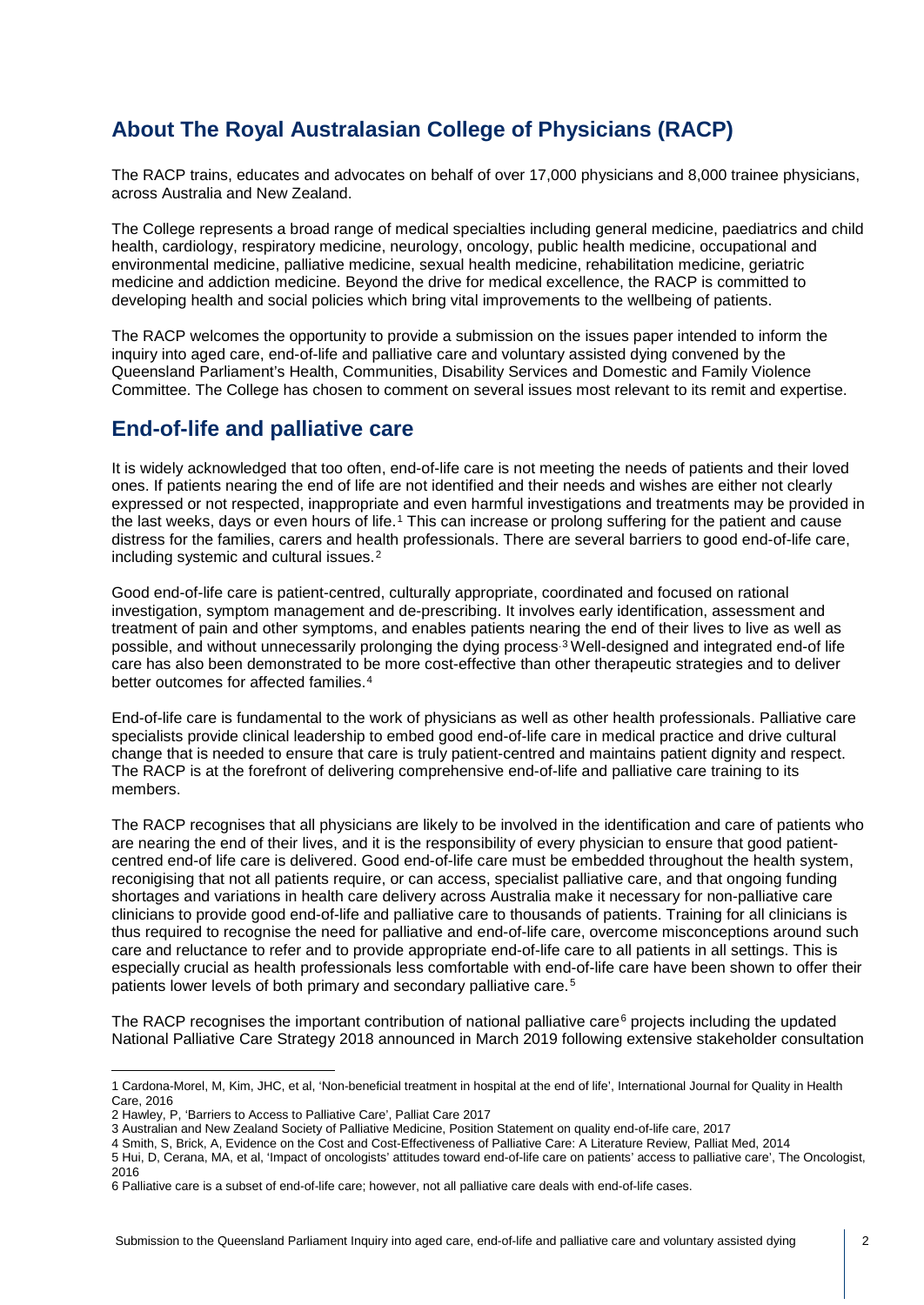and acknowledges the Commonwealth funding allocated to palliative care in recent Commonwealth Budgets. While these measures will help to improve quality, coordination and access to palliative care, the RACP has recently called on the Australian Government to commit to secure, long-term funding to facilitate progress in end-of-life workforce development and quality of care and to ensure that national palliative care initiatives continue to be funded as part of mainstream health care. In light of the ongoing concerns regarding the capacity of the Queensland service and support system for palliative care and the projected need for all levels of palliative care to increase in line with the state's growing and aging population[7](#page-2-0), the RACP calls on the Queensland government to continue to engage with the Australian Government to commit appropriate funding to meet the mounting demands on the palliative care system across the state.

To ensure that these investments lead to sustained improvement in end-of-life care, it is imperative that all state and territory governments endorse palliative care and end-of-life care as a key priority for the Council of Australian Governments (COAG) Health Council agenda. As palliative care spans multiple sectors, including health, aged care, community care, disability care and mental health, endorsement from COAG will be important to improve access to palliative care across a range of settings in accordance with consumerdirected care. To further ensure effective service delivery, the Queensland government should follow the recommendation of Palliative Care Queensland and commit to the development of an Integrated Palliative Care Service Delivery Plan. The Plan would serve as a central service delivery model and equitable population-based funding framework designed to remedy reported lack of care coordination across care settings and time, inconsistent models of care, ineffective funding and inequitable resource allocation models, workforce shortages and other issues related to poor integration and coordination across the sector.<sup>[8](#page-2-1)</sup>

It is crucial that adequate resources are allocated at a state level towards supporting patients wishing to die at home, in a hospice or in a residential aged care facility. The RACP calls on the Queensland government to work with Australian Government on the development of flexible, population-based, integrated models of care that improve the provision of palliative care services in non-hospital settings.

Therefore, the RACP recommends to the Committee that the Queensland government should:

- Work closely with the Australian Government to provide secure, long-term funding to improve the volume, co-ordination of and delivery of community specialist palliative care services across the life span (including paediatric palliative care services), in ways which support integration with hospital services and are delivered in conjunction with equitable access to flexible and rapidly responsive social and community services.
- Engage with the Australian Government to secure long-term funding to develop and implement models of care which improve the availability of palliative and supportive care services, with a strong focus on non-cancer services in hospitals and in non-hospital settings such as residential aged care facilities, in people's homes and in rural and remote communities and among other underserviced populations.
- Champion and endorse population-based palliative and supportive care, including end-of-life care, as a COAG priority.
- Develop a Queensland Integrated Palliative Care Service Delivery Plan as a central service delivery model and equitable population-based funding framework to remedy poor integration and coordination of service delivery and funding models across the health sector.
- Foster a state-wide culture that supports open communication between patients, families and health professionals and promotes the widespread adoption of advance care plans in the health system.

# **Voluntary Assisted Dying**

In recent years, several proposals to legalise voluntary assisted dying have been considered by Parliaments in Australia and New Zealand. As evidenced by recent public inquiries and sustained reform attempts, including this Queensland Parliament inquiry, there is significant community interest in having voluntary assisted dying as an option at the end of life.

<span id="page-2-0"></span><sup>7</sup> Palliative Care Outcomes Collaboration Queensland Reports, University of Wollongong, 2017

<span id="page-2-1"></span><sup>8</sup> Submission to Queensland Health Review of Palliative Care Services, Palliative Care Queensland, 2018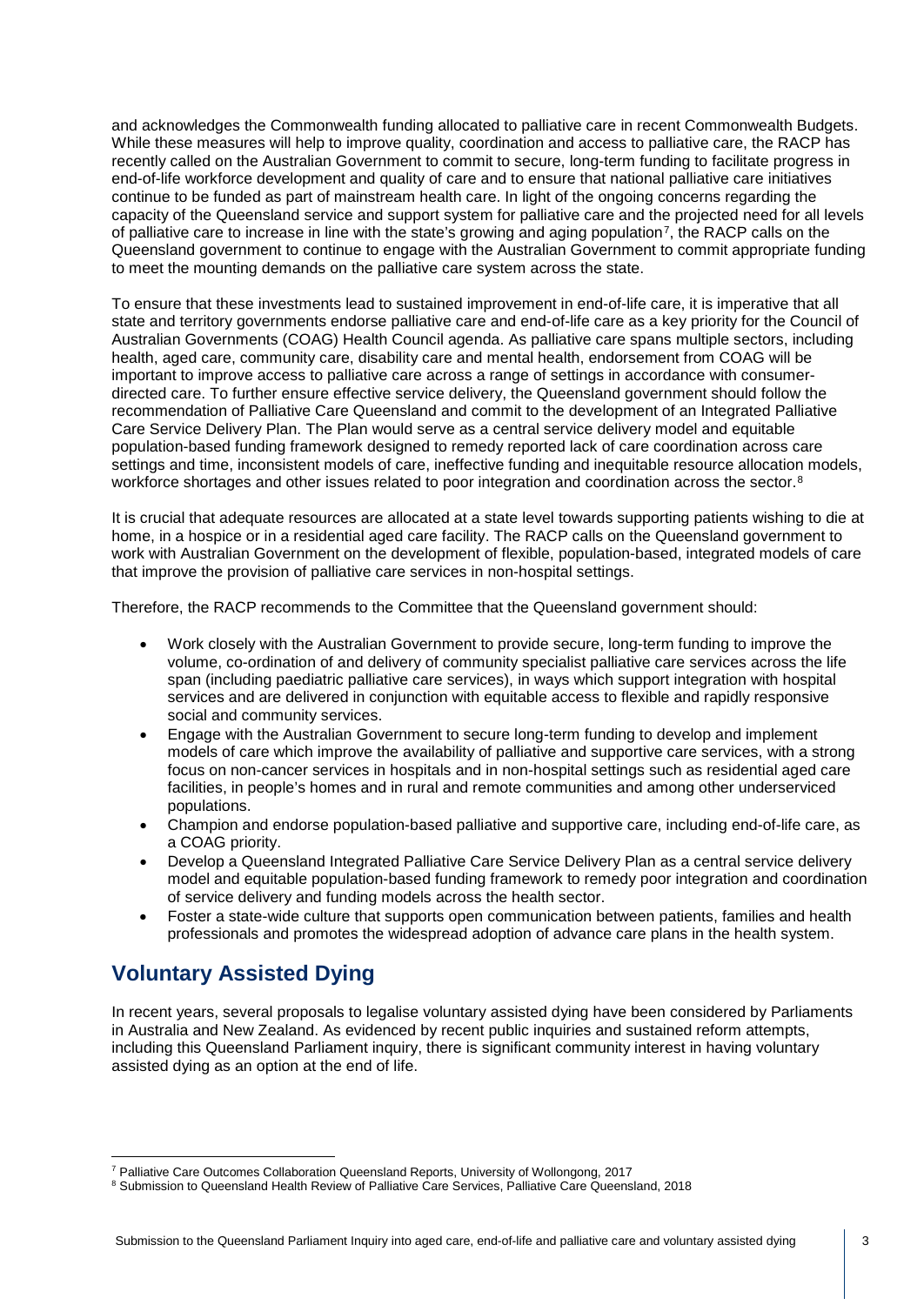In November 2018, following an extensive consultation and drafting process involving a wide range of its members, the RACP issued a Statement on Voluntary Assisted Dying. The following response is based on the statement, which we encourage the Committee to consult in full on the [RACP website.](https://www.racp.edu.au/docs/default-source/advocacy-library/racp-voluntary-assisted-dying-statement-november-2018.pdf?sfvrsn=761d121a_4)

## **The RACP Statement**

The RACP respects and supports all its members and does not believe it is appropriate or possible to enforce a single view on a matter where individual conscience is important. The RACP recognises that legalisation of voluntary assisted dying is for governments to decide, having regard to the will of the community, to research, and to the views of medical and health practitioners.

Legislative change related to voluntary assisted dying will affect individual members in different ways. Different clinical settings require ethical and clinical considerations to be made carefully, deliberately and systematically. Our members are not unanimous in their support or opposition for legislative change. The existence of divergent views constrains the RACP from developing a single position on the legalisation of voluntary assisted dying.

The RACP takes the following unified positions if and where voluntary assisted dying is legalised:

- Every patient should have access to timely, equitable, good quality end-of-life care, with access to specialist palliative care where appropriate. These services must not be devalued.
- On the specific issue of a competent adult in the last stages of incurable illness requesting voluntary assistance to die, the RACP supports a clinical approach of critical neutrality to encourage reflective dialogue.
- Although physicians should not be forced to act outside their values and beliefs, they also should not disengage from patients holding different values and beliefs without ensuring that arrangements for ongoing care are in place.
- Patients seeking voluntary assisted dying should be made aware of the benefits of palliative care. Referral to specialist palliative care should be strongly recommended but cannot be made mandatory. Voluntary assisted dying must not be seen as part of palliative care.
- Legitimate concerns exist around protection of vulnerable individuals or groups. Government, society and physicians must ensure that specific groups have equitable access to palliative and end-of-life care and that relationships of trust are not jeopardised. Specific regard must be given to cultural and Indigenous experience.
- All physicians must affirm the value of all patients' lives, exploring reasons for requests for voluntary assisted dying while remaining alert to any signs of coercion and reduced capacity.
- Assessments must not follow a 'tick box' approach. They must be underpinned by adequate physician-patient relationships, including appropriate training, skill and experience.
- Support, counselling and conflict mediation services must be available for individuals, families and health professionals involved.
- There must be rigorous documentation and data collection to enable review of any scheme and to assess changes in practice and the impacts on health professionals, patients and families.

This statement should not be taken as support for legislative change. The RACP will continue to highlight concerns about legislative proposals, drawing on both clinical experience and the ethical perspectives of our members. The RACP will continue to advocate for patient and physician well-being in order to support our members and contribute our expertise as medical specialists who care for dying patients.

#### **General recommendations for policymakers**

The RACP has concerns about the potential for legalised voluntary assisted dying to jeopardise vulnerable populations, be abused, expose health practitioners to professional risk, harm patients and families and erode trust in the medical profession. If Parliaments in Australia decide that laws should be changed, the development of laws, regulations and guidelines must be undertaken in consultation with medical and health experts, the RACP and other medical and health organisations.

Some key recommendations for policymakers are set out below. These have been developed in consultation with our members as the RACP has responded to previous legislative proposals. The issues relate to the accessibility of good end-of-life care.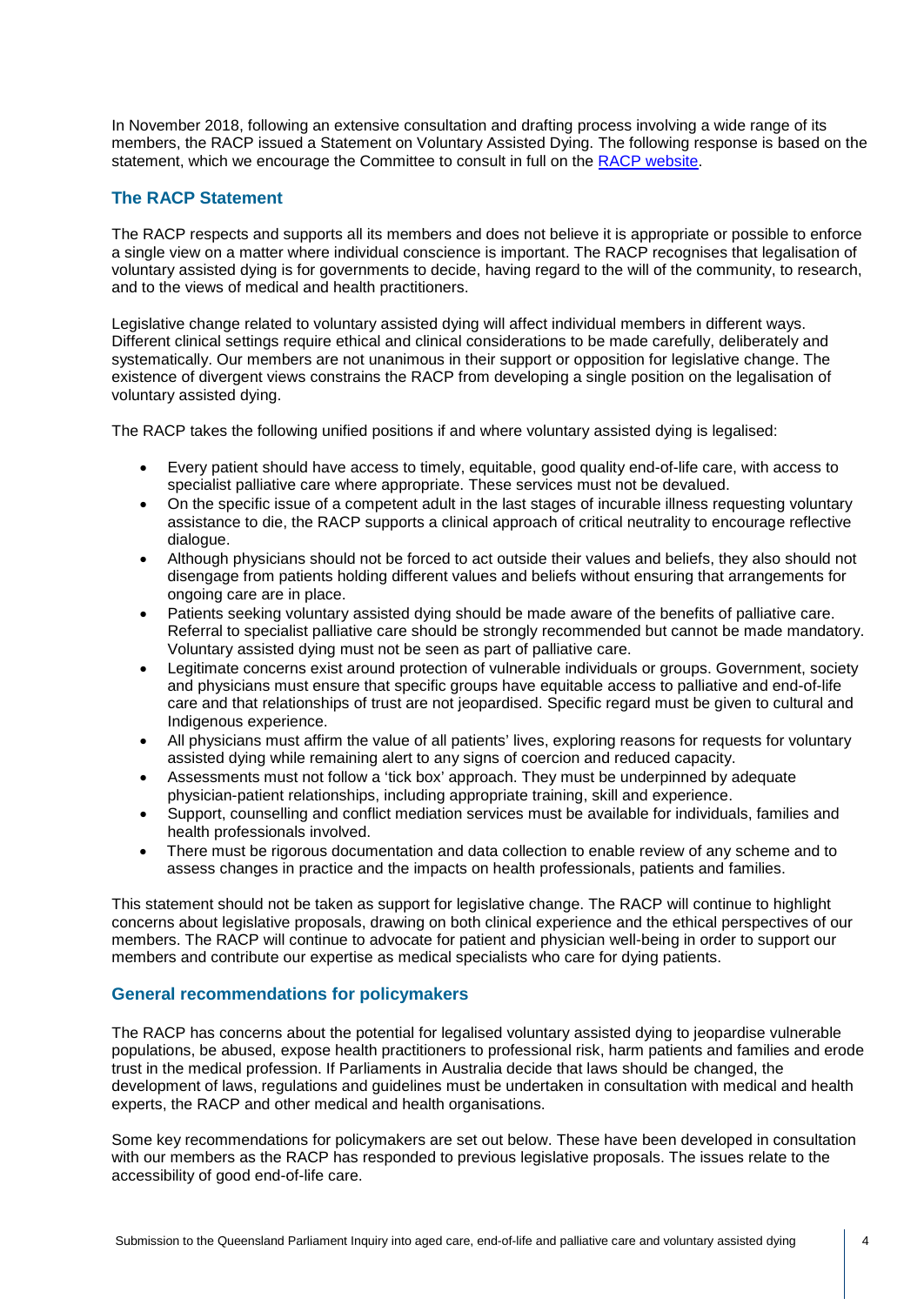The recommendations stated in the RACP's position statement *Improving Care at the End of Life: Our Roles and Responsibilities* (May 2016) should also be referred to in this context, including:

- ensuring that all clinicians are adequately trained to recognise the need for palliative and/or end-of-life care and to refer to or deliver appropriate palliative and end-of-life care;
- supporting system changes enabling health professionals to take the time they need to discuss endof-life care with patients, and to conduct and document family/whānau conferences including goals-ofcare discussions, appropriate social work support and bereavement care;
- providing adequate resources in the community to support patients wishing to die at home, in a hospice or in a residential aged care facility;
- ensuring patients can access specialist palliative care support as needed, at any time of day or night;
- streamlining patient information to ensure health professionals have access to key patient information and documents; and
- funding systems to measure and benchmark outcomes of end-of-life care.

Inequitable access to good quality end-of-life care persists for many Australian citizens. This includes Aboriginal and Torres Strait Islander people and people from culturally and linguistically diverse backgrounds. Other groups that experience inequitable access to care include people with acquired or congenital intellectual disability, patients dying from diseases other than cancers, and people living in residential aged care facilities, some of whom are under 65 years of age, living with one or more chronic diseases. Inconsistent care is more prevalent in rural and remote communities in Australia.

Governments must remain vigilant in the areas of palliative care and aged care and commit adequate resourcing to ensure that good end-of-life care is being delivered to all citizens. Every patient should receive timely, equitable, good quality end-of-life care, including access to specialist palliative care where appropriate.

If and voluntary assisted dying is legalised in Queensland, the government should consider the following recommendations regarding end-of-life care and palliative care:

- The need for palliative care services must not be devalued; indeed, palliative care must be given even greater priority and resourcing than it is now.
- Governments must ensure that all patients have access to good end-of-life care and palliative care as needed. This includes equitable access for populations that currently experience poor access, such as people from rural, regional and remote areas, Culturally and Linguistically Diverse backgrounds, Indigenous backgrounds, people with intellectual disability, patients dying from diseases other than cancers, and people living in residential aged care facilities.
- Governments and oversight bodies must dedicate resources to closely examine voluntary assisted dying requests that arise where the patient has poor options for good end-of-life care, for example in circumstances where symptom relief and a peaceful death cannot be provided to the patient because of limited access to palliative and supportive care.
- Patients seeking voluntary assisted dying must be made aware of the benefits that palliative care can offer at the end of life and referral to specialist palliative care should be strongly recommended.
- However, palliative care referral or consultation following a request for voluntary assisted dying cannot be mandatory given that:
	- o consultation or referral to palliative care services, like any medical referral, is not mandated and is a care option that a patient may or may not choose to accept;
	- o legalisation of voluntary assisted dying in any form will create significant challenges for palliative medicine specialists, palliative care organisations and health care institutions;
	- o voluntary assisted dying must not be seen as part of palliative care these are distinct practices; and
	- o the risk that involvement of palliative care referral and/or consultation is simply seen as, and becomes, a procedural step or "tick-the-box" exercise.

In addition to these general comments, the RACP would like to provide comments in response to several questions posed in the issues paper that fall within the College's remit: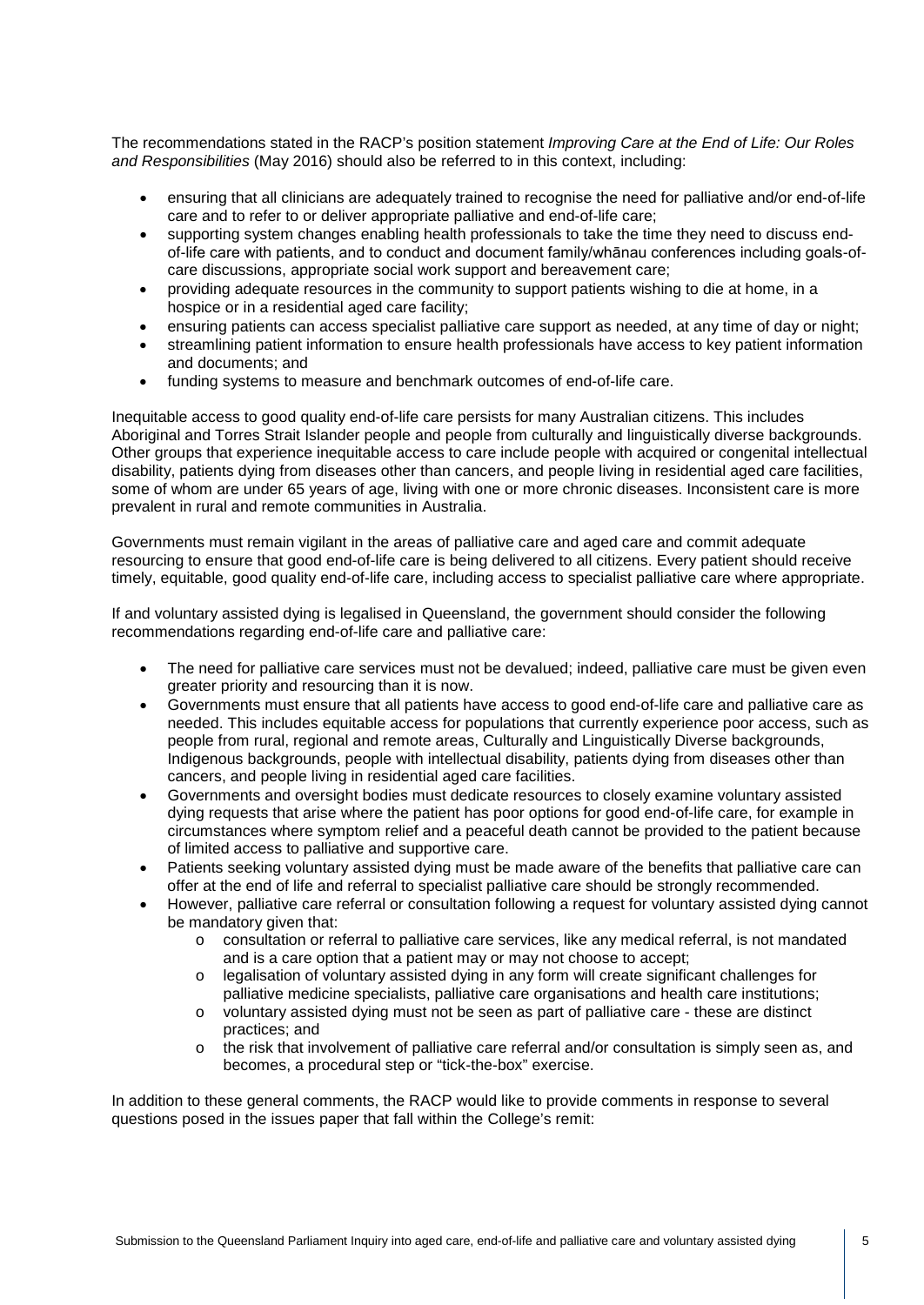#### **Should medical practitioners be allowed to hold a conscientious objection against VAD? If so, why? If not, why not?**

### **If practitioners hold a conscientious objection to VAD, should they be legally required to refer a patient to a practitioner that they know does not hold a conscientious objection or to a service provider that offer such a service? If so, why? If not, why not?**

In general, where objections of conscience have arisen in medical practice in Australia and New Zealand, clinicians have accepted they should refer patients to another practitioner. However, for some physicians the moral impact of referring a request for voluntary assisted dying to a willing practitioner may be felt deeply. The RACP holds that physicians should not be forced to refer, but neither should they hinder patients from accessing such services.

Conscientious objection affects not only the medical practitioner but the interdisciplinary team treating the patient. Conscientious objection may also occur for other non-medical individuals within multidisciplinary teams or at an institutional level.

Conscientious objection may present issues in certain settings, for example amongst inpatients of an objecting hospital or hospice, those who are unable to go to another clinic, practitioners who would perform voluntary assisted dying but are not accredited at a given site, and patients living in rural areas serviced only by an objecting practitioner(s).

Protections should be available for participating or objecting practitioners who do not wish to be identified. If a public register of practitioners were to be mandated, some practitioners might encounter stigma, victimisation, harassment and other issues relating to the perception by patients, families, colleagues and the broader community. A practitioner may not want to be identified because they are concerned that patients will not come to see them if they are known to be participating in voluntary assisted dying. Conversely, a patient may refuse to see a doctor if they choose not to participate. This could compromise timely assessment and care in a geographical area where there are limited doctors to see.

It should also be recognised that some practitioners may be willing to participate in voluntary assisted dying for eligible patients in restricted ways, e.g. in a limited range of cases, or in only providing a second opinion.

Recommendations regarding conscientious objection:

- Physicians should not be forced to refer, but neither should they hinder patients from accessing such services.
- A central information source on the scheme should be available to assist patient access.
- Should a register of practitioners be developed, protections should be available for both participating and objecting practitioners who do not wish to be identified for reasons of harassment and stigma.
- Provision could be made for practitioners who are willing to participate in restricted ways, e.g. in a limited range of cases, or in only providing a second opinion.

#### **What safeguards would be required to protect vulnerable people from being coerced into accessing such a scheme, and why?**

Coercion of patients will be difficult to safeguard against completely. A significant proportion of the terminally ill and elderly are estimated to experience some form of self-perceived burden. Coercion may also arise where individuals with poor access to good end-of-life care may choose voluntary assisted dying even though symptom relief and a peaceful death could have been provided if they had had appropriate access to end-oflife care.

Recommendations regarding consent and coercion:

• Consideration must be given to enabling the exchange of information in formats accessible to the patient such as in the patient's preferred language, via sign language, interpreters, or orally.